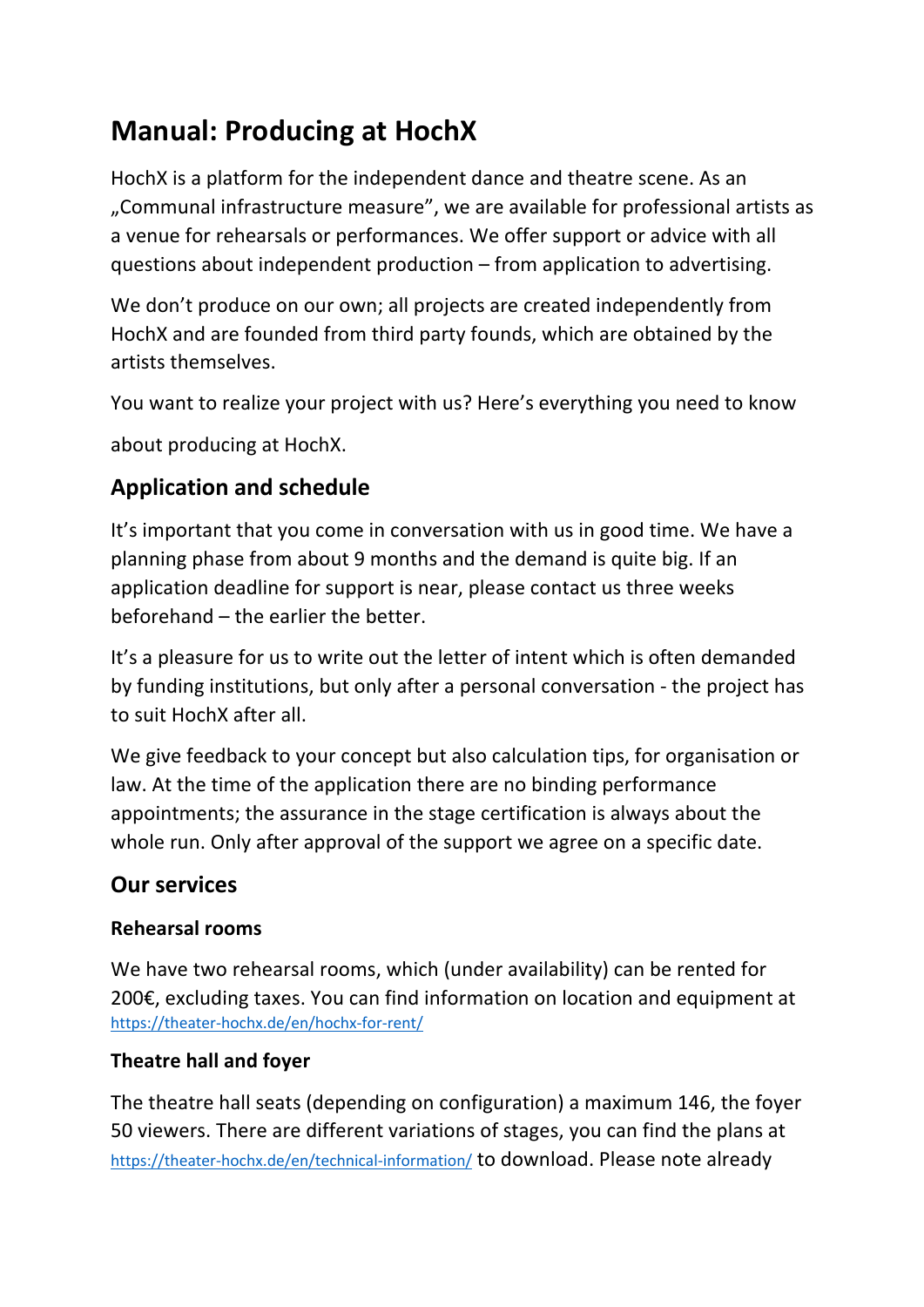during the planning that bigger rebuilding of the stage demands further time and costs.

All stage assemblies and technical installations have to be dismantled and you have to consider the needed personnel. Stage and next room have to be left how they were entered.

The gallery cannot be entered by the audience for safety reasons and is exclusively reserved for HochX and the production team.

## **Technical equipment**

The HochX is well equipped with sound, light and video equipment. We will be happy to send you an inventory list on request.

Everything available can be used by the productions for free. Additional equipment can be rented at a reasonable price from "KR Technik".

All used material must be returned to its original place after use.

## **Staff**

The HochX provides a technician day for the basic setup (max. 10 hours, not divisible over several days). The costs for the remaining technical staff, including show support and dismantling, must be borne by the production.

Please make sure that these costs are already included in the budget planning. We are happy to advise and place qualified personnel.

During the performances HochX provides bar and entrance personnel, and there is always a person from HochX in charge of the performance. At the box office there should always be a contact person at the production for any questions.

## **Contract**

You will receive a contract from HochX, in which all important things are regulated, including the concrete stage usage times, the terms of use, liability regulations for house and production as well as legal matters such as fees and taxes.

You have to make sure that the production is free of charge for permits, performing rights, fees (GEMA, KSK etc.) and the insurance of those working on the stage.

## **Ticketing**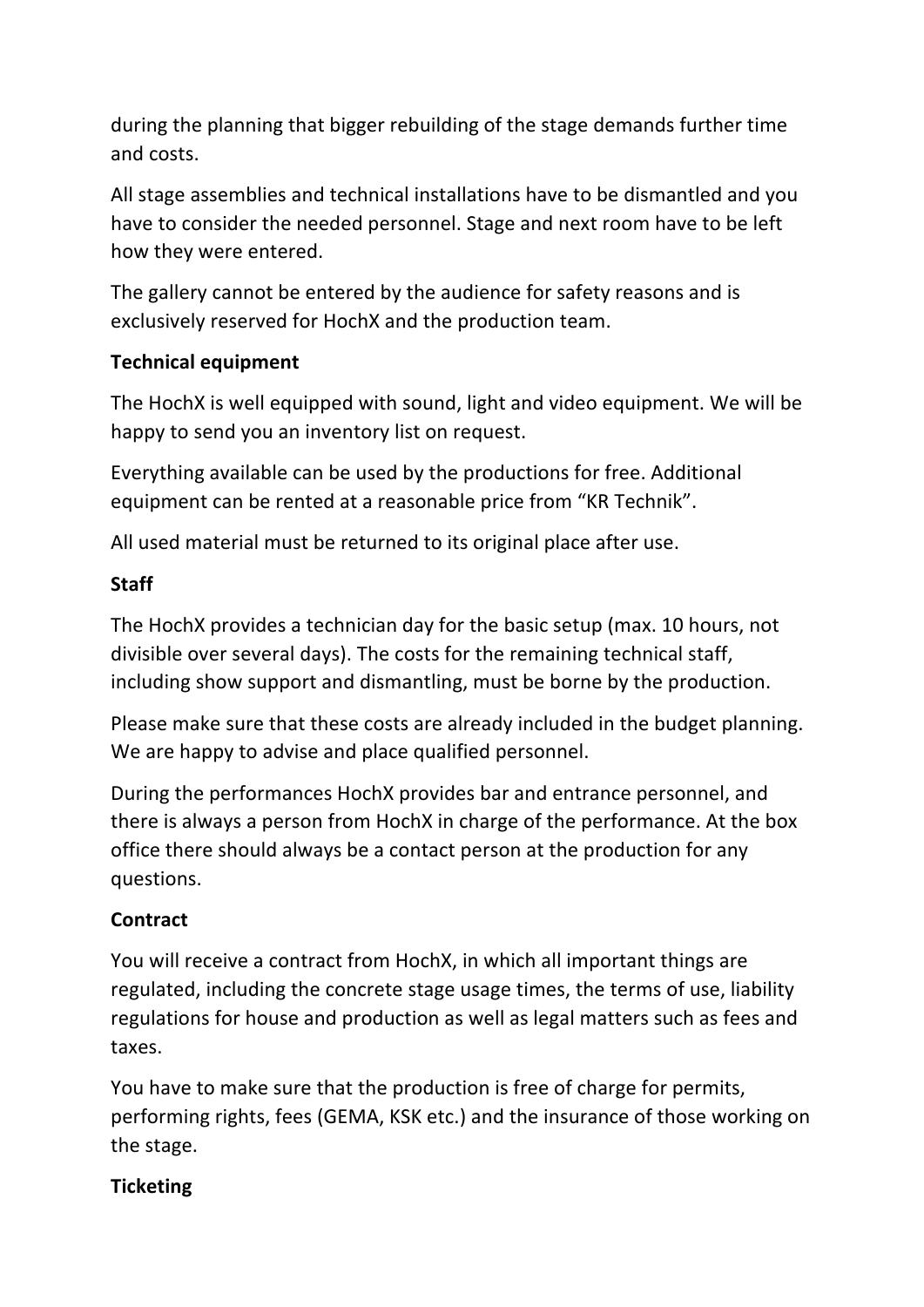30% of the box office takings go to HochX, 70% to the production.

The ticketing is handled by HochX. Reservations can be made through the online form or the reservation hotline of HochX (089/90155102). There is no box-office open during the day.

In addition, there is a ticket contingent at "Münchenticket", the production bears the set-up costs. The advance sale starts on the first day of the previous month, together with the publication of the monthly fixture list. Each production receives a quota of free tickets for its contributors; additional free tickets for the press and sponsors are issued by arrangement. Furthermore, HochX gives two free tickets per show to the "Kulturraum München e.V.".

The card prices follow our price system and are determined jointly by HochX and production.

- Category I: (especially kids' theatre):  $9 \notin \text{and } 6 \notin \text{reduced}$
- Category II: 14  $\epsilon$  and 9  $\epsilon$  reduced
- Category III: 18  $\epsilon$  and 10  $\epsilon$  reduced

## **Communication an PR**

We communicate and advertise the HochX programme as a whole.

Our service in particular:

• We forward the presentation dates to all relevant newspapers, event calendars and online portals

• There is a printed monthly schedule, which is distributed in the city and is also sent by post to a small extent

- We provide our website and Facebook with all relevant information
- We send a newsletter and a press newsletter once a month

The following tasks are taken over by the production:

• The creation of relevant information such as announcement text, cast, biographies (see below)

- The targeted invitation of the press, in writing or by telephone
- The targeted invitation of the audience by mail or post
- With children's theatre: communication with schools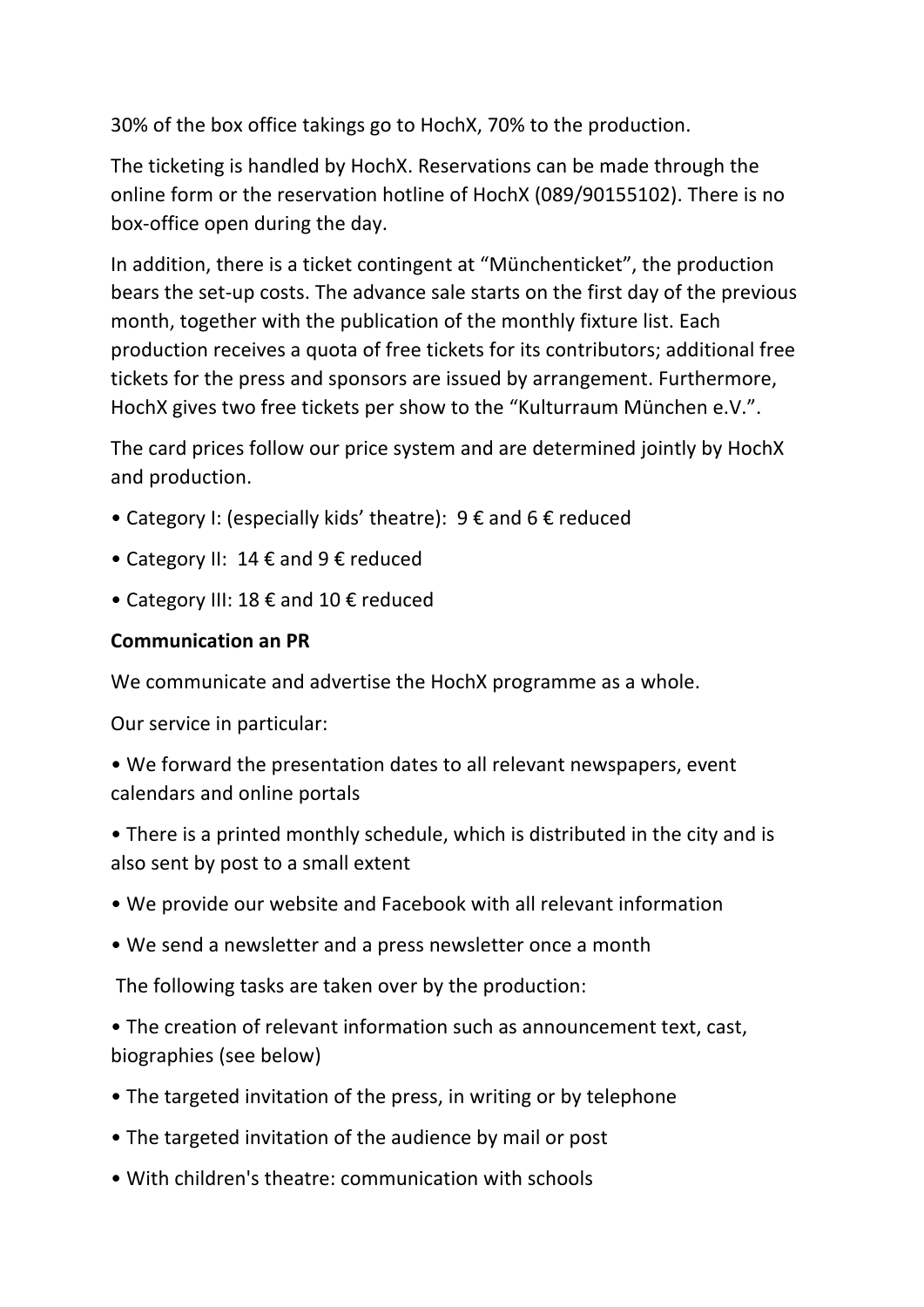- Creation and printing of postcards and posters (see below)
- Creation of trailers and visual material

#### **Announcement texts and pictures**

For the inclusion of the production of our printed programme, more specifically the online programme, we need your announcement text, cast list, list of sponsors/promotors, biographies of the makers and meaningful visual material by the 15<sup>th</sup> of the previous month (!). For example, for a premiere in November, your submission deadline would be the 15<sup>th</sup> September.

The text should be about 700 symbols long and include all the relevant information, for example the content or theme of the play, the working method, the theatrical aesthetics etc. The reader should get a good impression of what is expecting them in this evening. That's why we prefer a clear and informative language.

The final editing is the responsibility of HochX, we reserve the right to make cuts and minor changes.

The image motif should also be expressive and not contain any text (e. g. Title). The picture should be at least 1020 pixels in width at 72 dpi and be released for publication by the author.

#### **Postcards and posters**

Postcards and posters must include the HochX logo. Here you can download the logo in different formats: https://theater-hochx.de/en/your-project-at-hochx/

Please make sure that you provide correct information on performance dates, address and advanced ticket sales. Before you put posters or postcards into print, you are welcome to send them to us for proofreading.

You have the possibility to have your postcards distributed together with our game plan. The one-time costs of 50  $\epsilon$  will be included in the total bill (see below).

#### **Press area website / Facebook**

In the press area of the HochX website you can find the contacts of the person in charge of press and PR of the respective production. There we will be happy to make your press kits, press releases and photos available for download. We will also create a Facebook event and add you as an organizer.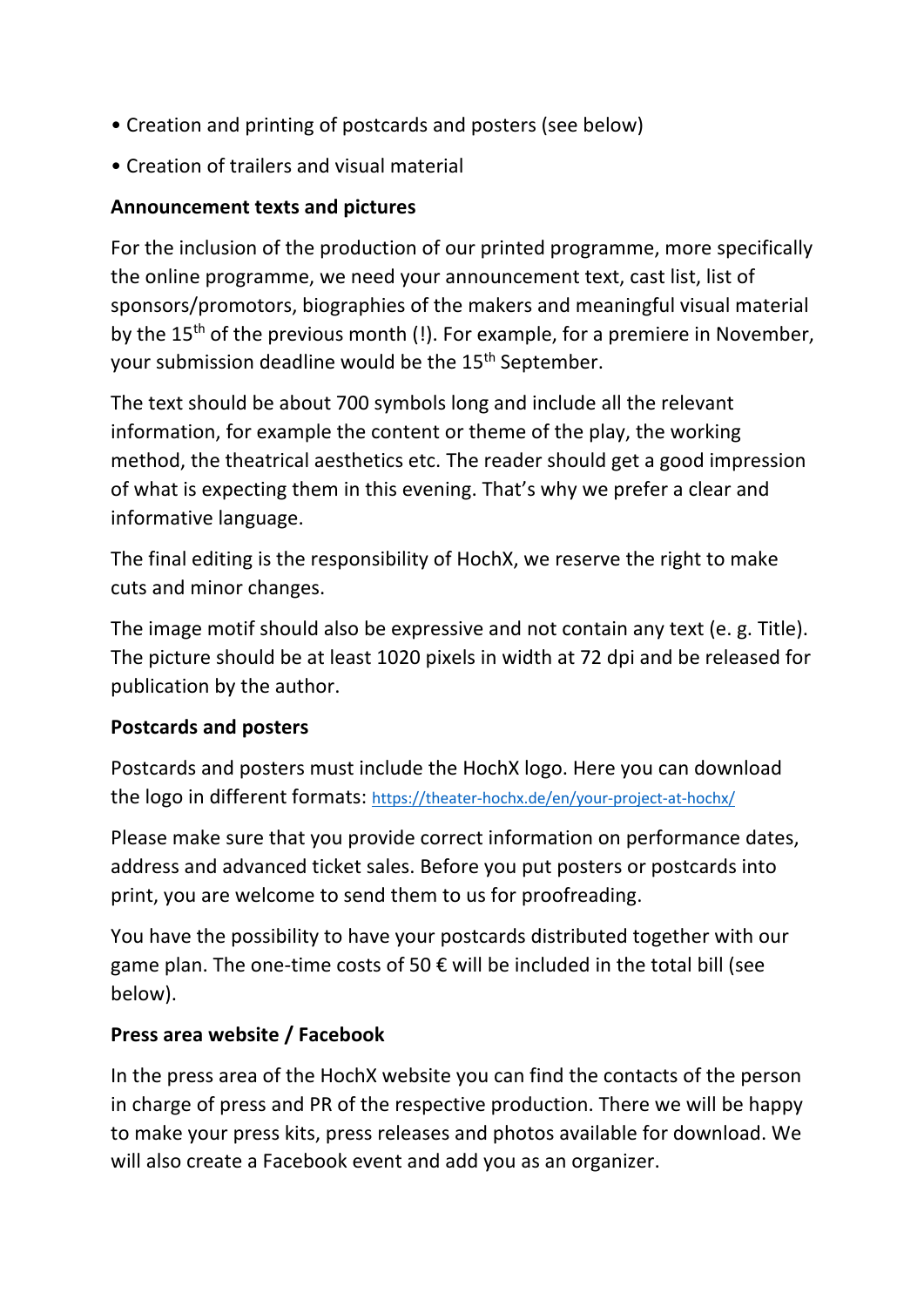## **House rules**

## **When you're in our house**

For the usage of our premises (stage and rehearsal room), we give you keys, which you immediately hand back to us at the end of your project.

Always make sure to lock the doors to the stage area and turn off the lights when you leave the house. The usual times of use apply, please pay attention after 10pm to special silence in the passage and backyard. Leave the premises as you found them and dispose of your garbage and deposit bottles on your own. The bar is only open before and after the performances; there are house prices for participants. In general, the instructions of the HochX team must be followed.

## **Billing**

After the end of the performances you will receive a total bill from HochX, in which all income and costs are itemized.

## **Questions?**

Contact the HochX team

Tel. 089/20970321

## **For questions about programme and disposition:**

Antonia Beermann antonia.beermann@theater-hochx.de

Ute Gröbel ute.groebel@theater-hochx.de

## **For questions about PR:**

Chris Schinke chris.schinke@theater-hochx.de

## **For matters related to producing at HochX and ticketing**

Tabea Hopmans tabea.hopmans@theater-hochx.de

## **For renting the rehearsal spaces**

Alina Götzlich alina.goetzlich@theater-hochx.de

## **For contractual and financial matters:**

Susanne Weinzierl susanne.weinzierl@theater-hochx.de

## **For technical matters:**